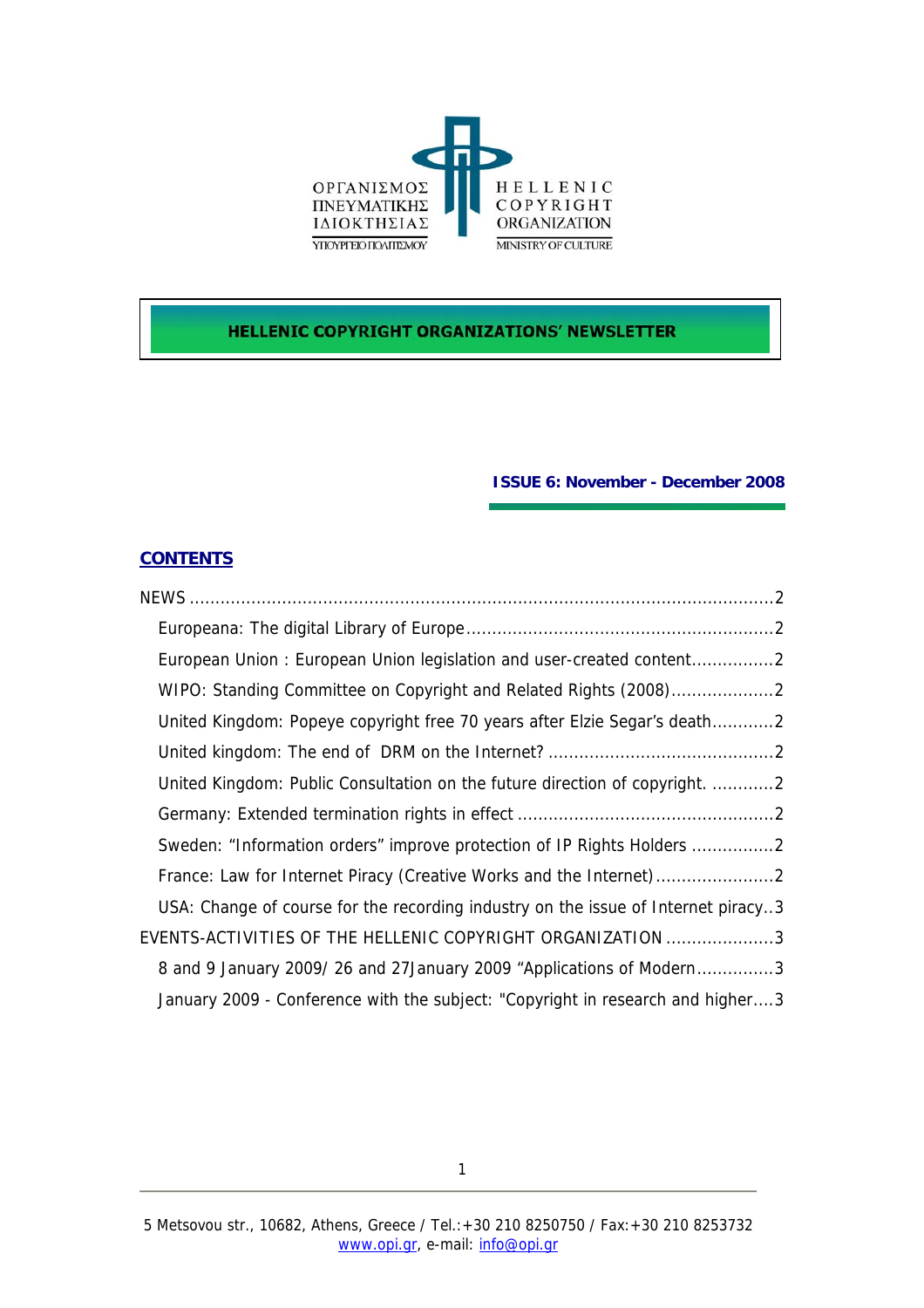## <span id="page-1-0"></span>**NEWS**

### **Europeana: The digital Library of Europe**

Source:

[http://europa.eu/rapid/pressReleasesAction.do?reference=IP/08/1747&format=HTML&aged=](http://europa.eu/rapid/pressReleasesAction.do?reference=IP/08/1747&format=HTML&aged=0&language=EN&guiLanguage=en) [0&language=EN&guiLanguage=en](http://europa.eu/rapid/pressReleasesAction.do?reference=IP/08/1747&format=HTML&aged=0&language=EN&guiLanguage=en)

### **European Union : European Union legislation and user-created content**

Source: <http://www.ip-watch.org/weblog/index.php?p=1307>

### **WIPO: Standing Committee on Copyright and Related Rights (2008)**

Source: [http://www.wipo.int/wipo\\_magazine/en/2008/06/article\\_0001.html](http://www.wipo.int/wipo_magazine/en/2008/06/article_0001.html)

## **United Kingdom: Popeye copyright free 70 years after Elzie Segar's death**

Source:

[http://entertainment.timesonline.co.uk/tol/arts\\_and\\_entertainment/tv\\_and\\_radio/kids\\_tv/artic](http://entertainment.timesonline.co.uk/tol/arts_and_entertainment/tv_and_radio/kids_tv/article5415854.ece) [le5415854.ece](http://entertainment.timesonline.co.uk/tol/arts_and_entertainment/tv_and_radio/kids_tv/article5415854.ece)

### **United kingdom: The end of DRM on the Internet?**

Source: Endiamesa, Issue 51, p. 7.

### **United Kingdom: Public Consultation on the future direction of copyright**

Source: <http://www.ipo.gov.uk/c-policy-consultation.htm>

### **Germany: Extended termination rights in effect**

Source: [http://www.internationallawoffice.com/Newsletters/Detail.aspx?g=242ae2a8-2bfc-](http://www.internationallawoffice.com/Newsletters/Detail.aspx?g=242ae2a8-2bfc-4238-a39b-3156caf8faab)[4238-a39b-3156caf8faab](http://www.internationallawoffice.com/Newsletters/Detail.aspx?g=242ae2a8-2bfc-4238-a39b-3156caf8faab)

## **Sweden: "Information orders" improve protection of IP Rights Holders**

Source: [http://www.internationallawoffice.com/Newsletters/Detail.aspx?g=0c09f45a-01b3-](http://www.internationallawoffice.com/Newsletters/Detail.aspx?g=0c09f45a-01b3-494b-a139-12a61c35d0c8) [494b-a139-12a61c35d0c8](http://www.internationallawoffice.com/Newsletters/Detail.aspx?g=0c09f45a-01b3-494b-a139-12a61c35d0c8)

## **France: Law for Internet Piracy (Creative Works and the Internet)**

Source: [http://www.internationallawoffice.com/Newsletters/Detail.aspx?g=ad5d3b95-a8b7-](http://www.internationallawoffice.com/Newsletters/Detail.aspx?g=ad5d3b95-a8b7-4272-81ee-050319b64157) [4272-81ee-050319b64157](http://www.internationallawoffice.com/Newsletters/Detail.aspx?g=ad5d3b95-a8b7-4272-81ee-050319b64157)

2 and 2 and 2 and 2 and 2 and 2 and 2 and 2 and 2 and 2 and 2 and 2 and 2 and 2 and 2 and 2 and 2 and 2 and 2